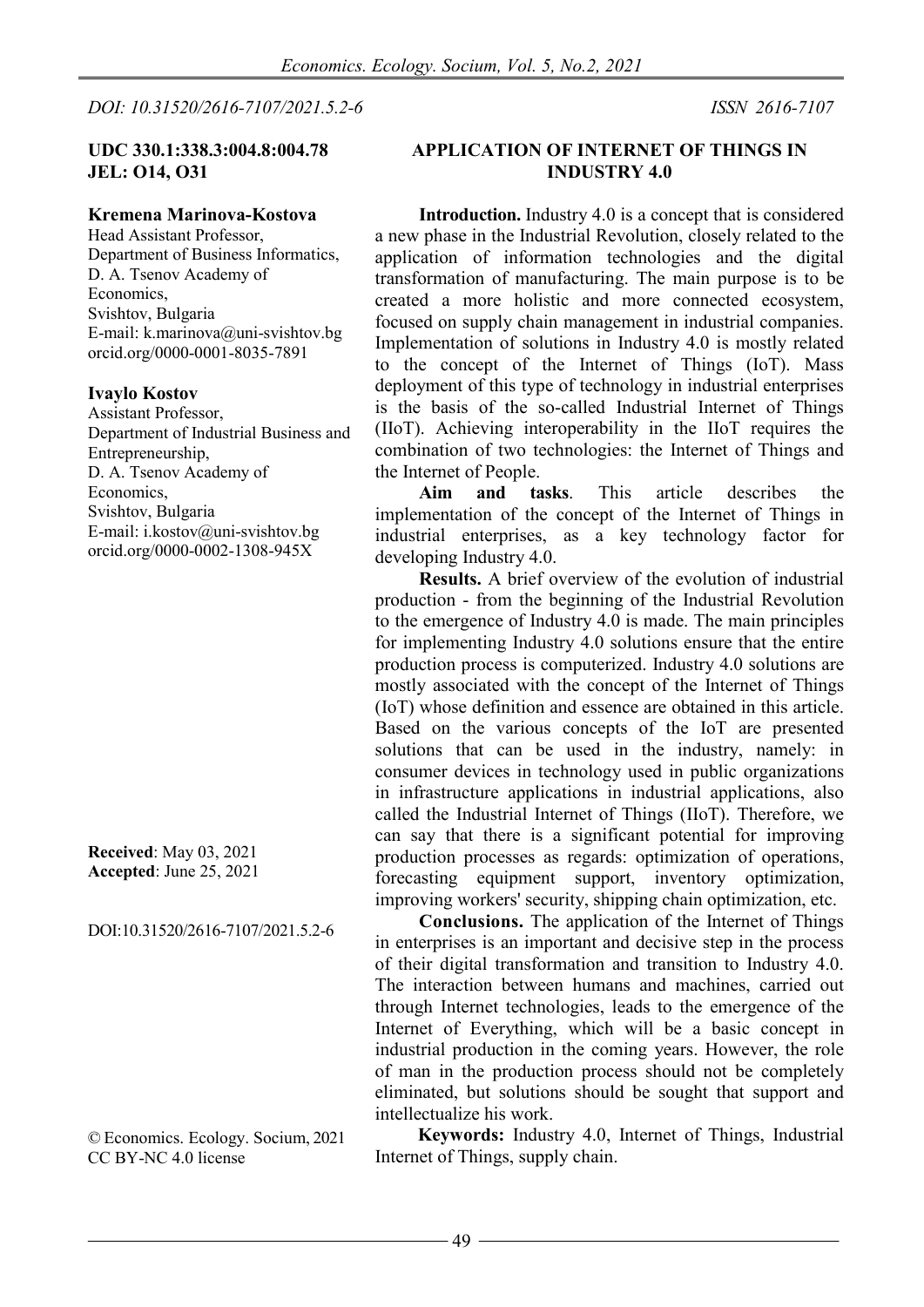*DOI: 10.31520/2616-7107/2021.5.2-6 ISSN [2616-7107](https://portal.issn.org/resource/issn/2616-7107)*

# **УДК 330.1:338.3:004.8:004.78 JEL: O14, O31**

# **Кремена Марінова-Костова**

Головний асистент, Кафедра ділової інформатики Економічна академія "Д.А. Ценова", Свіщов, Болгарія E-mail: k.marinova@uni-svishtov.bg [orcid.org/0000-0001-8035-7891](https://l.facebook.com/l.php?u=http%3A%2F%2Forcid.org%2F0000-0001-8035-7891%3Ffbclid%3DIwAR1u6HV81gEVv5es5M8QqGgJ9iIRc2XteqKvSLvryxMmAuI64tO-f4M_nww&h=AT2kK8myjqK7g-Zt3foX56PD3EM7A4EeFy62ZnFJeWmCpTk-BPzYP7LYpTQyHy1mSAa0zNU5XxzSKcXXaE6Tx84bHzPWQSmFmIKi-miHJuCTwv4oDWGM6-5GaMWxOFoJqNA)

#### **Іваило Костов**

Асистент, Кафедра промислового бізнесу та підприємництва Економічна академія "Д.А. Ценова", Свіщов, Болгарія E-mail: i.kostov@uni-svishtov.bg [orcid.org/0000-0002-1308-945X](https://l.facebook.com/l.php?u=https%3A%2F%2Forcid.org%2F0000-0002-1308-945X%3Ffbclid%3DIwAR3mXrt9FIrKyRwUl_t-1HWv1GoTEdnANtPx0z6jKsr_NRHVUb_69SL0TNs&h=AT2kK8myjqK7g-Zt3foX56PD3EM7A4EeFy62ZnFJeWmCpTk-BPzYP7LYpTQyHy1mSAa0zNU5XxzSKcXXaE6Tx84bHzPWQSmFmIKi-miHJuCTwv4oDWGM6-5GaMWxOFoJqNA)

**Отримано**: 03 травня, 2021 **Прийнято**: 25 червня, 2021

DOI:10.31520/2616-7107/2021.5.2-6

© Економіка. Екологія. Соціум, 2021 CC BY-NC 4.0 ліцензія

#### **ЗАСТОСУВАННЯ ІНТЕРНЕТ РЕЧЕЙ В ІНДУСТРІЇ 4.0**

**Вступ.** Індустрія 4.0 – це концепція, яка вважається новим етапом промислової революції, тісно пов'язаним із застосуванням інформаційних технологій та цифровою трансформацією виробництва. Основна мета полягає у створенні більш цілісної та взаємопозв'язаної екосистеми, орієнтованої на управління ланцюгами поставок у промислових компаніях. Впровадження рішень в Індустрії 4.0 здебільшого пов'язане з концепцією Інтернету речей. Масове впровадження цього типу технологій на промислових підприємствах є основою так званого Індустріального Інтернету Речей. Досягнення сумісності в Індустріальному Інтернет речей вимагає поєднання двох технологій: Інтернету речей та Інтернету людей.

**Мета і завдання.** У цій статті описано реалізацію промислових підприємствах як ключового технологічного чинника для розвитку Індустрії 4.0.

**Результати.** Зроблено короткий огляд еволюції промислового виробництва – від початку промислової<br>революції до виникнення Індустрії 4.0. Основні до виникнення Індустрії 4.0. Основні принципи впровадження рішень Індустрії 4.0 забезпечують комп'ютеризацію всього виробничого процесу. Рішення Індустрії 4.0 здебільшого пов'язані з концепцією Інтернету речей, визначення та суть якої наведено в цій статті. На основі різних концепцій Інтернет речей представлені рішення, які можуть бути використані в галузі, а саме: в споживчих пристроях в технологіях, що використовуються в громадських організаціях, в інфраструктурних додатках в промислових додатках, які також називаються Індустріальним Інтернетом Речей. Тому можна сказати, що існує значний потенціал для вдосконалення виробничих процесів, що стосується: оптимізації операцій, підтримки обладнання для прогнозування, оптимізації запасів, підвищення безпеки працівників, оптимізації ланцюга судноплавства тощо.

**Висновки.** Застосування Інтернету речей на підприємствах є важливим і вирішальним кроком у процесі їх цифрової трансформації та переходу до Індустрії 4.0. Взаємодія між людьми та машинами, що здійснюється за допомогою Інтернет-технологій, призводить до появи Інтернету всього, що буде базовим поняттям у промисловому виробництві в найближчі роки. Однак роль людини у виробничому процесі не слід повністю виключати, а слід шукати рішення, що підтримують та інтелектуалізують його працю.

**Ключові слова:** Індустрія 4.0, Інтернет речей, Індустріальний Інтернет речей, ланцюги поставок.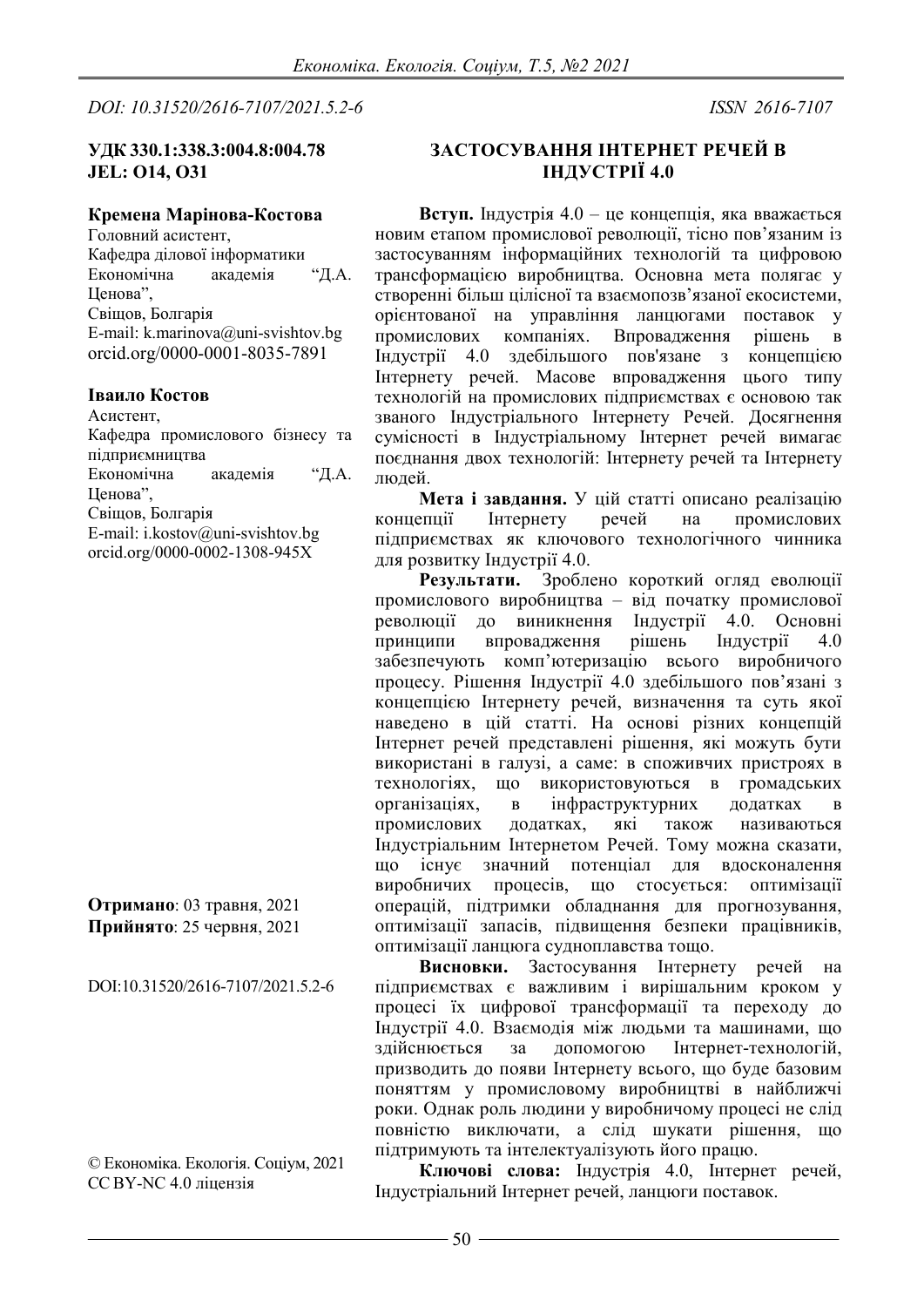**Introduction.** Industry 4.0 is a concept that is considered a new phase in the Industrial Revolution, closely related to the application of information technologies and the digital transformation of manufacturing. It is also called smart manufacturing and it reflects the symbiosis between physical production and operations with intelligent digital technology, machine learning, big data, the internet of things, etc. The main purpose is to be created a more holistic and more connected ecosystem, focused on supply chain management in industrial companies. Industry 4.0 implies not only investment in new technologies but changing the way business is operated and the attitudes of entrepreneurs to use technologies for growth and development [1]. Implementation of solutions in Industry 4.0 is mostly related to the concept of the Internet of Things (IoT) This is a system of interconnected computing devices equipped with unique identifiers and with the possibility of interacting both with each other and with the external environment without human intervention. As a result, a continuous flow of information is obtained to be used to optimize activities in business organizations. The Internet of Things is one of the fastest-growing technological trends, with estimated global revenue for 2021 expected to reach \$ 520 billion [2]. Mass deployment of this type of technology in industrial enterprises is the reason to talk about the so-called Industrial Internet of Things (IIoT). Achieving interoperability in the Industrial Internet of Things requires the combination of two technologies: the Internet of Things and the Internet of People. As a result, Cisco [3] introduces the notion of the Internet to Everything (IOE).

**Analysis of recent research and publications.** Based on an overview of scientific literature on the subject, the article describes the evolution of industrial production and the main focus is on the fourth stage in its development - Industry 4.0. The fundamental principles of implementing solutions from Industry 4.0 are described, among which the concept of the Internet of Things is of the greatest importance.

# **The Industrial Revolutions – from Industry 1.0 to Industry 4.0**

The transition from early primitive production to the present day passes through 4 significant industrial revolutions, and the next, fifth revolution, is in the very foreseeable future.

The industrialization of production began in England in the 18th century with the advent of the steam engine, which marked the beginning of the First Industrial Revolution. Until now, the main productive force has been human and animal labor, whose efficiency has not been high enough for the growing needs of the population. The first manufactories appeared, which grew into factories run by the newly emerging entrepreneurial class. The most developed industries during this period were the textile and mining industries and metallurgy, which introduced many other inventions powered by wind, water, and steam [4].

A new push to industry, which marked the beginning of the Second Industrial Revolution (technological revolution), gave the introduction of the Bessemer process for steel production, the application of electricity in the industry in the late 19th century, and at a later stage - the invention of conveyor lines and mass production. Thanks to the efforts of several scientists such as Volta, Faraday, Edison, Tesla, intermittent electricity becomes manageable and can successfully replace the previously used production forces. The use of electricity to drive machines increases production efficiency and makes them more mobile, as they are equipped with their energy sources. Mass production, production lines, and the division of labor also help to increase the capacity and efficiency of enterprises. Leading industries during this period were steel production, railway transport, and the chemical industry.

The third industrial revolution began in the late 1960s when the first electronic devices such as transistors appeared and began to be produced, and integrated circuit chips were created, and they enable machine automation and replacement of workers on the assembly line with computer operators.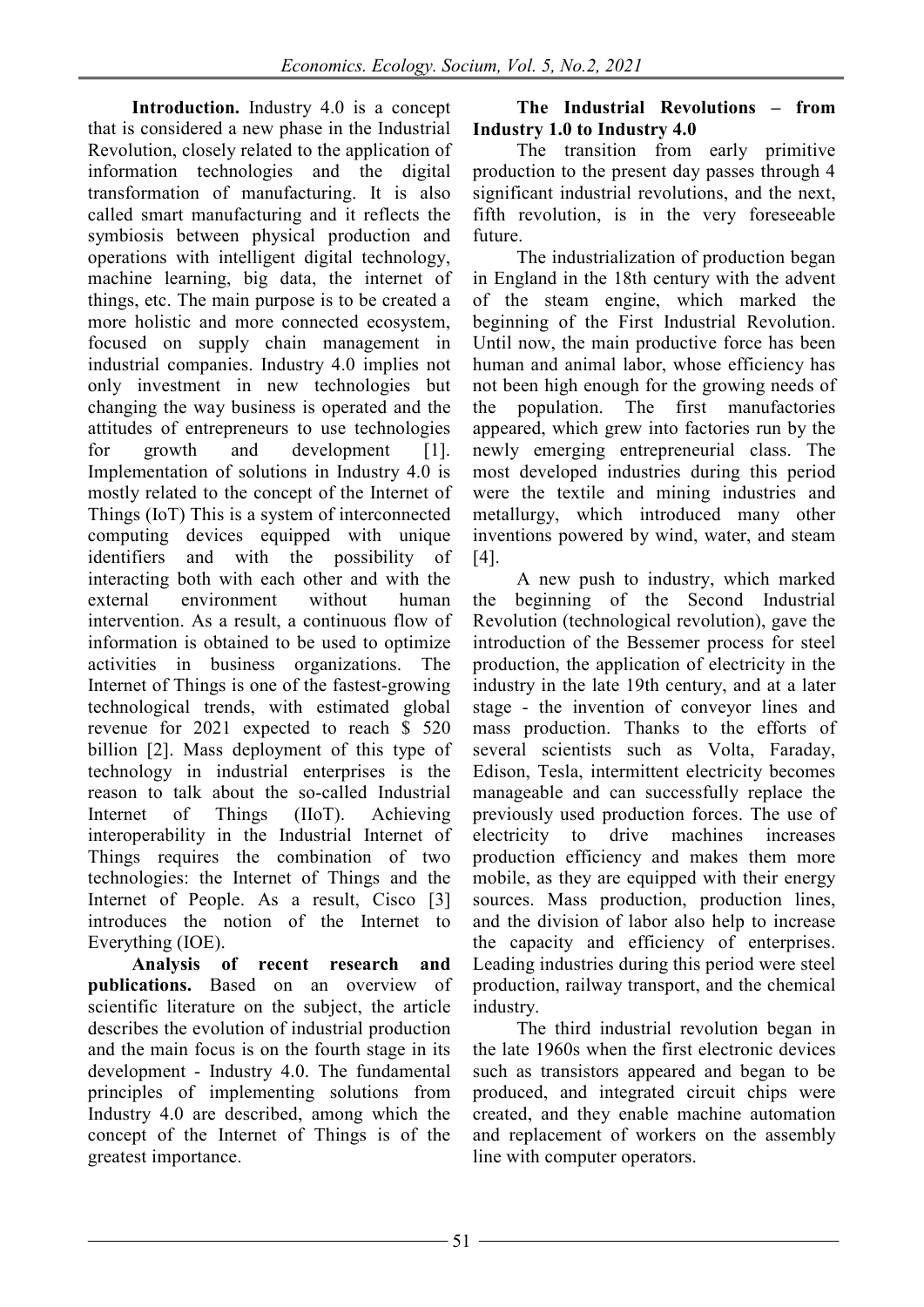The ubiquitous application of computers leads to the development of software systems that upgrade the capabilities of electronic hardware. The first specialized computer programs appeared, which allowed the planning and tracking of material and other resources needed for the production process. The new global network (Internet) as well as the need to use renewable energy sources, became the main prerequisites for the development of industry in the late 20th and early 21st century. The third industrial revolution is also associated with the processes of globalization, the opening of national economies, and relocation of production to countries with less developed economies, to achieve lower costs and higher efficiency [5].

The growing penetration of the Internet and information technology in manufacturing in the early 21st century marks the beginning of the Fourth Industrial Revolution, which gained popularity as Industry 4.0 [6-9]. It is associated with increasing the possibilities for digitalization and automation of production processes and the introduction of distributed computer calculations, increasing the capacity of computer systems.

Industry 5.0 is a future trend, but already entering our lives. The term was first introduced in December 2015 by Michael Rada [10]. It is characterized by closer cooperation between man and machine, including the widespread use of robots in production, as well as the introduction of waste-free technologies and the development of the circular economy. Bionics and biotechnology are introduced in the production process, which allows, based on biological sensors, to carry out better control, organization, and personalization of production.

# **Industry 4.0 – nature and characteristics**

The term Industry 4.0, which is associated with the Fourth Industrial Revolution, was first used at the Hannover Messe trade fair in 2011 by Prof. Wolfgang Wahlster, who suggests that humanity is on the verge of a new revolution led by Internet technologies. In his address, he concluded that companies can be successful in regions with high wages and high competition if they move to the so-called. "Smart" enterprises [11].

The Federal Ministry of Economic Affairs and Energy in Germany defines Industry 4.0 as a basic platform that "networks industrial production by using state-of-the-art information and commutations technology in a smart manner" [12].

The concept of Industry 4.0 has 3 main components [13].

• First, "industry" defines its industrial orientation.

Second, "0" is a reference to the generations of Internet technologies - Web 1.0, Web 2.0, Web 3.0, Web 4.0.

• Third, "4" stands for the Fourth Industrial Revolution.

Industry 4.0 is associated with connecting the Internet of Things to manufacturing techniques so that systems can exchange information, analyze it, and use it to direct intelligent action. It also includes cutting-edge technologies, including value-added production, robotics, artificial intelligence, modern materials, and augmented reality [14]. The main characteristics of Industry 4.0 are  $[15]$ :

1. Vertical networking – the processes in which information derived from digitalization leads to changes in the physical world, enabling businesses to respond quickly to changes in the environment, consumer requirements, inventory dynamics, or unexpected failures in the equipment. Intelligent enterprises are interconnected by their systems, which allows continuous interaction and adjustment of work.

2. Horizontal integration through global value-creation networks. The cycle of transformation of information flows between the physical, digital and again the physical environment allows a higher level of transparency. Companies can identify their problems more quickly and respond to them. Networks, within the organization, can record all operations in the chain, as well as record, analyze and evaluate every aspect of business process at any time.

3. Engineering of business processes related to product develempent and production activities. It covers the entire value chain and is carried throughout the product lifecycle. New synergies are emerging between product development and production systems.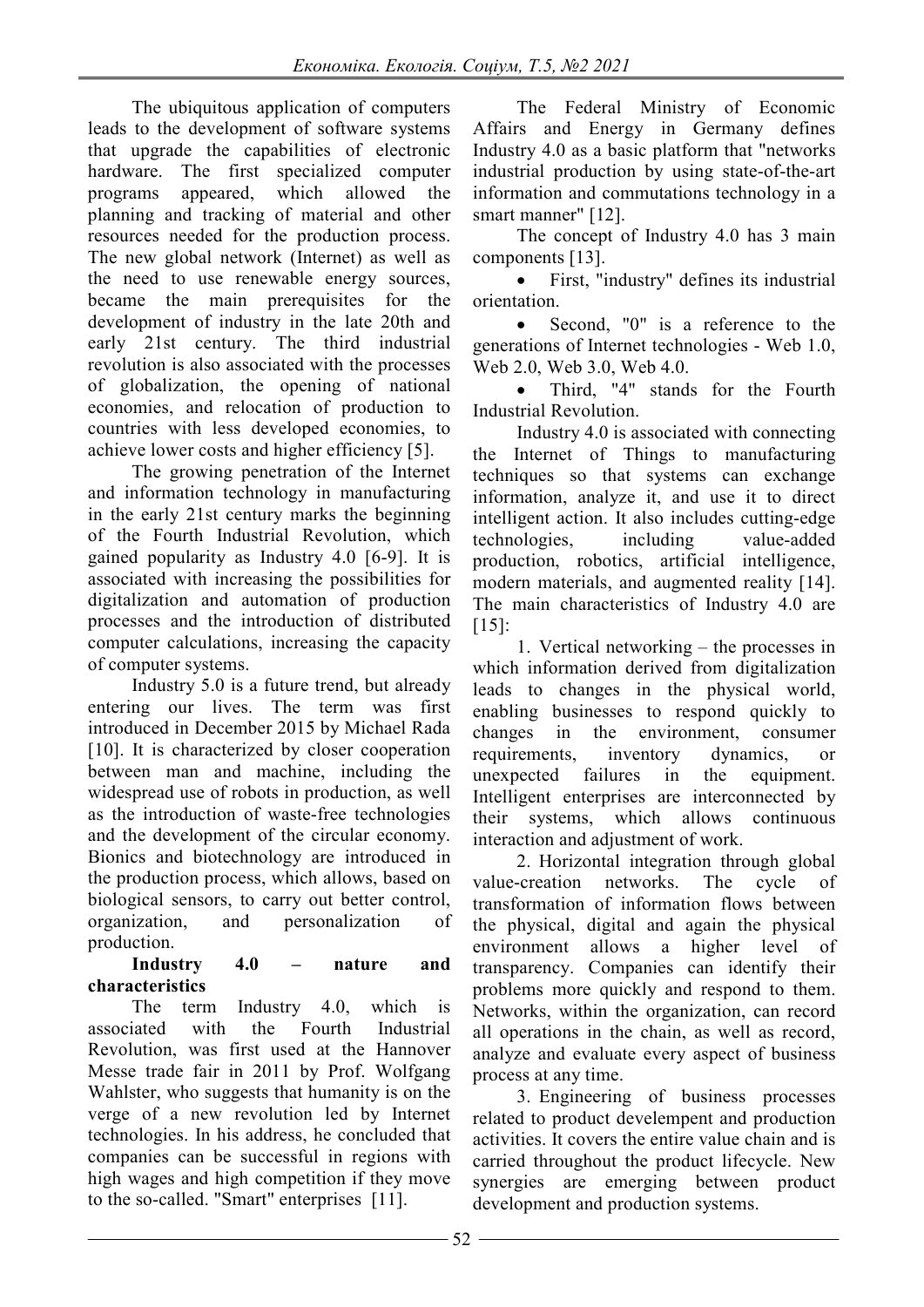4. Acceleration through exponential technologies – an increasingly autonomous and highly cognitive ecosystem is being created. It relies on technologies such as machine learning, deep neural networks, advanced robotics, and the industrial Internet of Things to further accelerate efficiency.

# **Fundamental principles for implementation of Industry 4.0 solutions**

Daron Underwood, Vice President R&D defines 4 main principles of Industry 4.0 [16]:

1. Interoperability – refers to the ability of machines to connect and communicate with each other and with people via the Internet. Technologies related to the Internet of Things (IoT) and the Internet of People (IoP) are used, which are united in the so-called Internet of Everything (IoE).

2. Transparency in information - it requires information systems to be able to create virtual copies of the physical world by transforming digital data into sensory data. The merging of the physical and the virtual world allows the creation of an information model following the context. The information obtained is necessary for the participants in the IoE to meet the requirements addressed in the production process. The information must be available to all participants in the process in real-time.

3. Technical assistance – refers to the ability of information systems to assist people in making decisions and quickly dealing with problems, through comprehensive collection and visualization of data in a human-readable way. It also focuses on the ability of cyber systems and robotic components to replace humans in time-consuming, harmful, or exhausting tasks.

4. Decentralization of decisions – cyber-physical systems need greater autonomy which allows them to make their own decisions and perform their functions in a decentralized way. The solutions are distributed throughout the system to maximize response time and optimize flexibility while the system continues to operate. Decision-making can be transferred to a higher level in cases of accidents, disruptions, or conflicts with the set goals.

# **The concept Internet of Things**<br>According to The Inter

According to The International Telecommunication Union Internet of Things is "*A global infrastructure for the information society, enabling advanced services by interconnecting (physical and virtual) things based on existing and evolving interoperable information and communication technologies.*"  $[17]$ .

The term Internet of Things was first used by Keven Ashton in his presentation about Procter and Gamble in 1999 in the context of the application of radiofrequency interference in the company's supply chain [18]. The solution assumes that all information about "things" is collected and processed computerized, without human intervention. The concept was later developed by Cisco, who defined it as the time when Internet-connected objects would become more than human. Their research shows that this happened in 2008-2009 [19].

The definition has changed over the years, mainly due to the convergence of multiple<br>technologies, real-time analysis, machine technologies, real-time analysis, machine learning, commodity sensors, and embedded systems, but it always includes the use of one of the following technologies:

• to identify the object from the physical world – all "things" are provided with an interface or means for their identification in the network. For this purpose, in addition to RFID, bar codes, QR codes, real-time location tools, etc. can be used. For objects connected to the Internet, their MAC address and IPv6 addressing are applied;

• for measurement – they are mostly in the form of sensors and provide the conversion of data from the external environment into electronic while having the ability to perform calculations;

• for data transmission – all technologies for cable and wireless data transmission are included. Priority is given to the protocols of the IEEE 802.15.4 standard;

• for data processing – various processing techniques are used such as classification, sorting, filtering, calculation, etc., based on which the information collected from the items is transformed in a way that makes it more understandable to people or others, "Things" to which it will be retransmitted.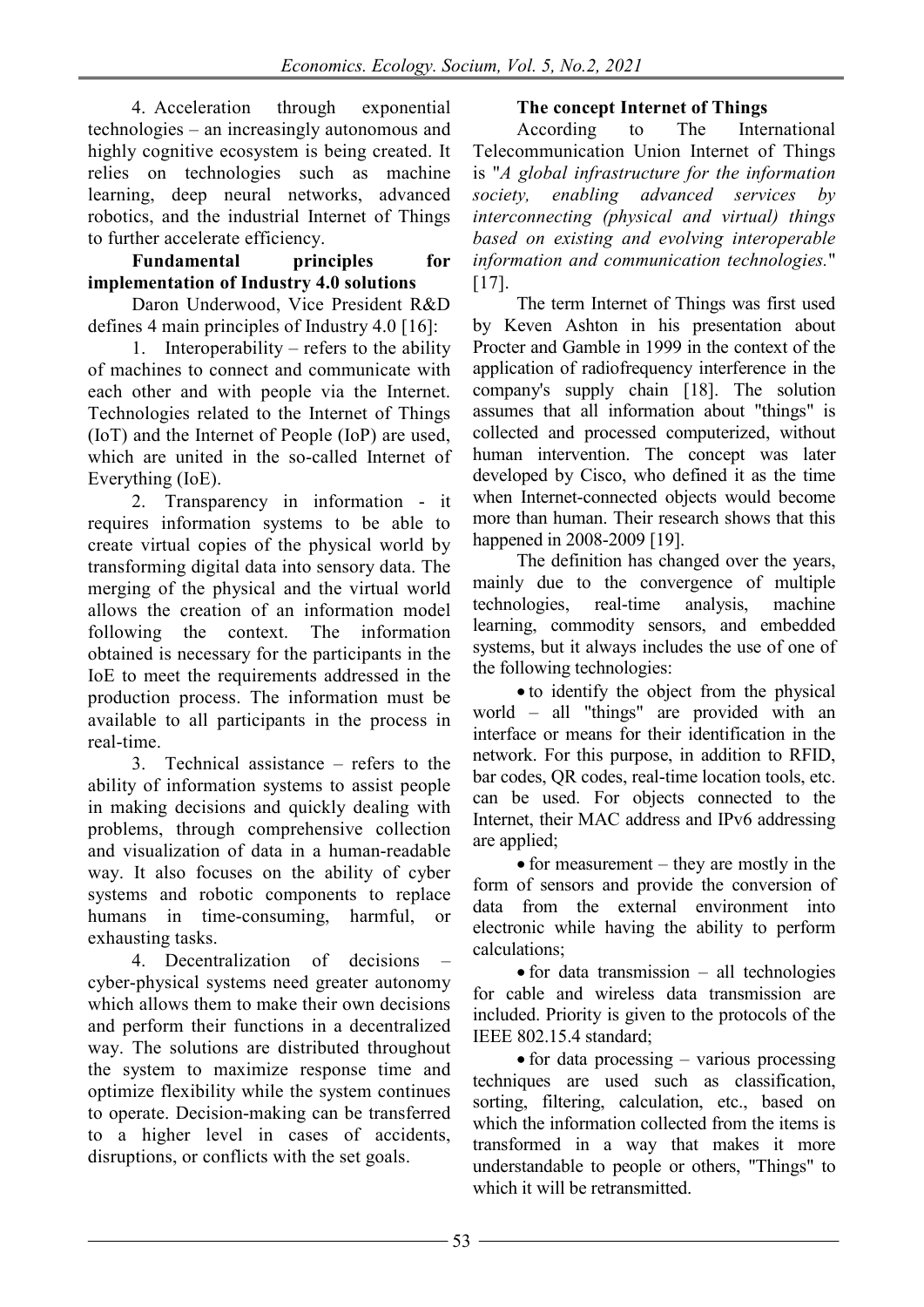The basis of the ubiquity of the Internet<br>Things technology is three global of Things technology is three global technological trends: easy access to connectivity, in particular the Internet, the high computing power of modern computer systems and cloud computing, and the associated "big data".

**Aim and tasks.** The article describes the implementation of the concept of the Internet of Things in industrial enterprises, as a key technology factor for developing Industry 4.0. It presents the characteristics and peculiarities of Industry 4.0 and outlines the basic principles of its implementation in factories. The main focus is directed to describe the nature and characteristics of concepts Internet of Things and Internet of Everything and their application in industry.

**Results.** Based on the literature review, we can differentiate solutions based on the Internet of Things in the industry in several categories:

• Consumer devices – includes connected vehicles, home automation devices, smart homes, wearable devices for health monitoring, devices with remote monitoring.

• Technologies used in public organizations – medical devices for monitoring and notification, public transport, devices for control and monitoring of mechanical, electrical, and electronic systems in public buildings, etc.

• Infrastructure applications – monitoring and control of sustainable urban and rural infrastructure such as bridges, railways, street traffic, environmental monitoring, etc.

• Applications for industry, also called Industrial Internet of Things (IIoT).

IIoT has significant potential to improve production processes in the following areas [20].

• optimization of operations - allows a comprehensive view of the production process and taking corrective action by people, and in many cases – by machines;

• forecasting equipment maintenance – production equipment can be always monitored thanks to sensors and network connectivity. In this way, more efficient methods for machine maintenance can be planned, to increase production capacity and productivity;

• optimization of the inventory – using storage sensors the stocks are also monitored in real-time and if necessary, the necessary materials and consumables are ordered;

• improving worker`s safety - each worker is equipped with a location sensor and an NFC marker, which tracks his work with the machines and helps to create more efficient work schedules;

• supply chain optimization – sensors are installed along the entire supply chain, thus monitoring the movement of inventories and production at any time.

The main applications of the Industrial Internet of Things are [21]:

1. Autonomous vehicles – freemoving robots that can be coordinated and perform automated tasks in a controlled manner without human supervision.

2. Monitoring the usage of machines – important information about the performance of each machine is sent through the operator`s control panel and thus it is established which equipment works most efficiently.

3. Related tools – they increase productivity by eliminating human error.

4. Automation of buildings – reduce electricity costs by monitoring its consumption, adjusting lighting, optimizing heating, ventilation, and air conditioning, implementation of IIoT in fire safety systems.

5. Quality control of the production high-resolution cameras, acoustic sensors, and highly efficient image processing software are used. They identify defects in the size, shape, and degree of completion, as well as check the correctness and legibility of labels, barcodes, and QR codes.

6. Smart logistics – using sensors to monitor assets once they leave the confines of the enterprise. Monitor their location, ambient temperature, humidity, and movement.

7. Wearable devices – used to monitor the safety of workers. For this purpose, sensors connected to the body record the environmental conditions and monitor the vital signs of the worker such as temperature, pulse, saturation, and respiratory rate.

The first sector to implement IoT was the Energy industry, where the global digital transformation has been completed.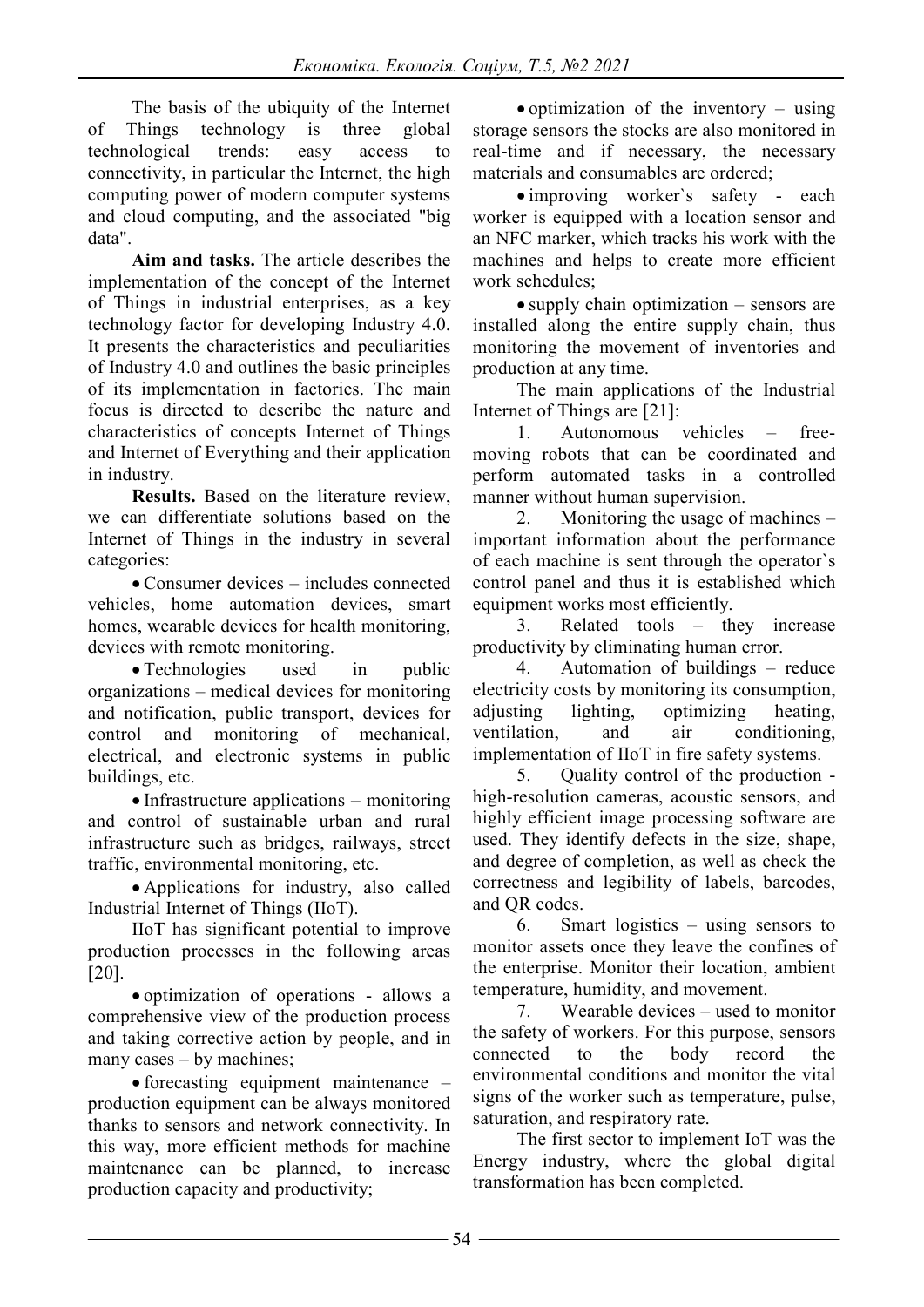The market size of IoT in the sector is expected to grow from \$20.2 billion in 2020 to \$35.2 billion by 2025 [22]. Next are the distribution systems for the transmission of oil, gas, electricity, and water. The manufacturing sector also makes the most of the technological capabilities of the Internet of Things, with manufacturers in all sectors connecting their factories to be more productive and efficient. The global income Industrial Internet of Things is estimated to be \$77.3 billion in 2020 [23]. Another industry with widespread IoT technologies is agriculture, where farmers collect data on their crops and livestock in various ways. For example, sensors are used in agricultural machinery that connects them to the Internet, thus gaining access to data on crop yields, as well as information obtained from analyzes of when is the best time to plant certain crops Estimated revenue of the sector market is predicted to be \$7 billion by 2025 [24-25].

The Industrial Internet of Things is influencing 3 technological trends that are applied in Bulgarian`s everyday lives: the introduction of sensors in the household, offering cheap storage options, and access to better equipment, providing easy and cheap communication channels.

The new, built-in sensors, combined with advances in connectivity, security, interoperability, and analysis, create potential opportunities to improve the production process. This creates additional competitive advantages for those manufacturing companies that implement this type of solution in their production processes.

One of the most innovative examples of implementation of IIoT in manufacturing is a usage of a robotic manufacturing arm that automatically attaches nuts to a bolt. The hand has a 3D laser scanner to identify the parts, take the correct nut, screw in the bolt nut, check and adjust the torque, and then move. The process includes many operations that are constantly monitored and controlled by many different sensors. All of them must transfer their data to a centralized server. Real-time software must automatically select the various torques for maximum efficiency [26-28].

Another solution related to IoT is the ability to monitor the quality of the atmospheric air or to ensure the rational use of water resources through smart devices that communicate with each other in real-time, connected to a complex cloud system. This is achieved through comprehensive monitoring and analysis of water consumption in the industrial sphere, which leads to a reduction of the company's costs and the achievement of an ecological effect on the environment [27-31].

The Industrial Internet of Things requires the combination of two technologies: the Internet of Things and the Internet of People which results in the concept of an Internet of Everything (IoE). IoЕ combines 4 basic elements called pillars: Things, Data, People, and Processes. The information from their interaction leads to decision-making and actions that create new capabilities, richer experiences, and unprecedented economic opportunities for people, businesses, and the state [32-33].

1. Things – they can be any objects from reality that contain embedded technology to interact with servers and the environment. They connect to a network and can communicate with each other via a secure and reliable platform, via Wi-Fi, Bluetooth, Cellular, and NFC. The devices are equipped with sensors that capture the physical aspects of the environment and transform them into an electronic signal, such as a temperature sensor, motion sensor, radiation sensor, etc. The sensors send the data to a device called a controller, which is responsible for collecting data and maintaining the Internet connection. The controller also decides if to take any action or to forward the data to another computer system.

2. Data – they are values related to everything around us. Data is everywhere, but very often in itself, it is useless. To be of people`s benefit, they must be interpreted and analyzed through correlations or comparisons which transform the data into useful information. When this information is applied and understood, it becomes knowledge.

3. People – the data itself is useless if not used by people. They help a person to make an informed decision and it is the person who creates added value in the economy. That is why people are one of the four pillars of the IoE. They are a central figure in any economic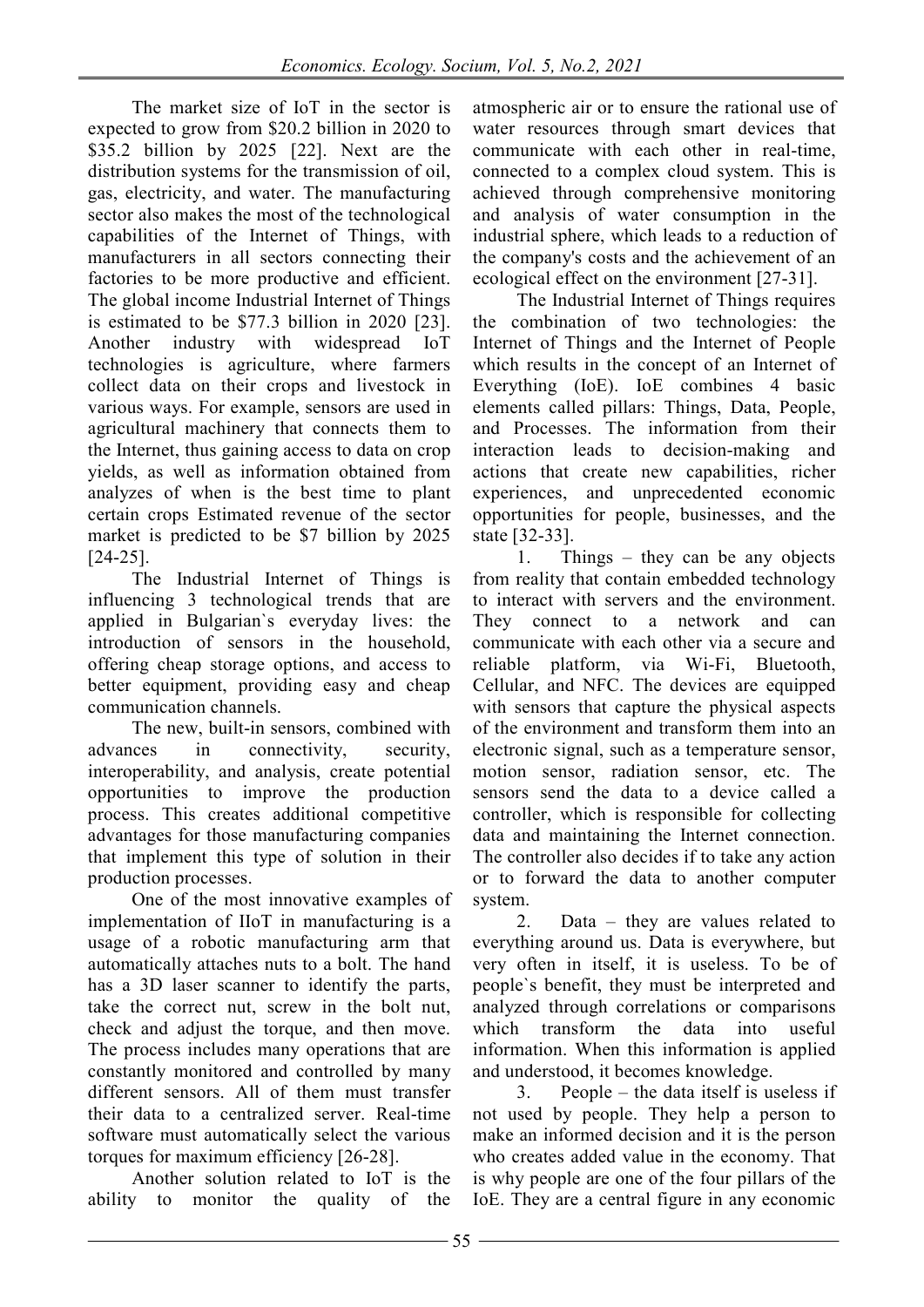system. They interact in their role as producers or consumers, with the common goal of improving their well-being by meeting their needs. Whether or not people are directly involved in the interaction, the data derived from the IoE serves to increase the value to humanity.

4. Processes – they have an important role in determining how the other 3 elements interact to add value. The right process makes connections relevant and adds value as the right information is delivered to the right person, at the right time, in the right way.

During this interaction 3 types of connections are formed:

• M2M (Machine to Machine), in which machines interact without human intervention;

• M2P (Machine to People), in which the machine connects with the person;

• P2P (People to People), in which people interact with each other.

The main areas affected by IoE are:

• user experience – customer relations are improved;

• innovation – reduces the time for which products are created that meet the specific needs of consumers and the market as a whole;

• worker productivity;

• optimization of assets, which reduces costs;

• deliveries – losses and delays in deliveries are identified, thus improving the efficiency of logistics.

To maximize the effect of the implementation of IoE, it is necessary for the company to invest in high-quality technologies and tools; adopt and follow inclusive staff practices; develop effective management practices.

The application of IoE in the industry depends on the type of formed interaction.

The M2M connection is based on sensors, actuators, and controllers. They must have a network connection for communication and to be programmed to instruct the device how to interpret data and how to transmit this data based on predefined parameters. M2M is used for remote asset monitoring, maintenance forecasting, and flexible manufacturing.

Humans are an important element in IoE, especially when using the data collected by M2M. M2P-type connections appear, which help management to make optimal decisions. Their application in the industry is for operations analysis, real-time supply chain management, IT achievement, and physical security.

To achieve full interaction within the IoE, it is necessary to provide connections between people of the P2P type. In the manufacturing sector, they are used for remote expertise in joint product development and mobile collaboration throughout the enterprise.

**Conclusion.** To meet the growing needs of consumers and achieve high<br>competitiveness, the modern industrial competitiveness, the modern industrial enterprise must take advantage of all technological innovations that can increase its efficiency, speed up the production process and automate labor-intensive and routine operations. The application of the Internet of Things in enterprises is an important and decisive step in the process of their digital transformation and transition to Industry 4.0. However, the role of man in the production process should not be completely eliminated, but solutions should be sought that support and intellectualize his work. The interaction between humans and machines, carried out through Internet technologies, leads to the emergence of the Internet of everything, which will be a basic concept in industrial production in the following years.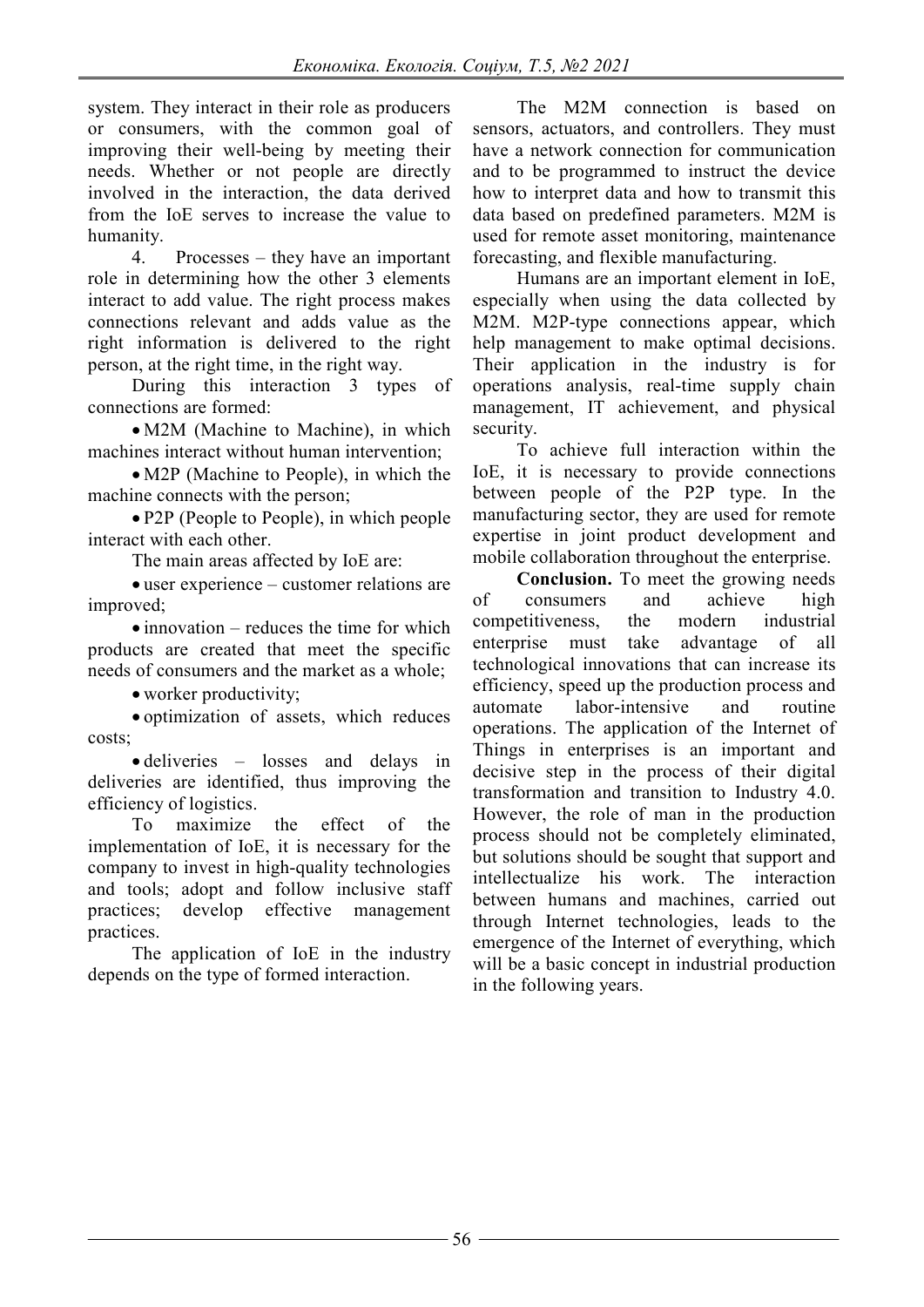# **REFERENCES**

1. Epicor (2020). What is Industry 4.0 – the Industrial Internet of Things (IIoT)? https://www.epicor.com/en/resource-center/articles/what-is-industry-4-0/

2. Bain & Company (2018, August 8). *Bain & Company predicts the Internet of Things market will more than double to \$520 billion by 2021*. https://www.bain.com

3. Evans, D. (2012). The Internet of Everything How More Relevant and Valuable Connections Will Change the World. Cisco Internet Business Solutions Group.

4. Deane, P. (1979). *The First Industrial Revolution*. Cambridge University Press.

5. Shherev, N. (2018). Razvytye na yndustryjata v Bъlgharyja – sъstojanye y prespektyvy. *Predyzvykatelstva pred yndustryalnyja rastezh v Bъlgharyja*, (pp. 13-23). Sofyja [In Bulgarian].

6. Ramazanov, S. Petrova, M. (2020). Development management and forecasting in a green innovative economy based on the integral dynamics model in the conditions of «Industry - 4.0». *Access to science, business, innovation in digital economy,* ACCESS Press, 1(1), 9-30. [https://doi.org/10.46656/access.2020.1.1\(1\)](https://doi.org/10.46656/access.2020.1.1(1))

7. Ramazanov, S., Stemplewska, L. (2020). Decision-making in conditions of dilemma: risks and mixed information uncertainty. *Access to science, business, innovation in digital economy,* ACCESS Press, 1(2): 112-121, [https://doi.org/10.46656/access.2020.1.2\(3\)](https://doi.org/10.46656/access.2020.1.2(3))

8. Linde, I., Philippov, D. (2021). What do your customers think about? To guess or to know? *Access to science, business, innovation in digital economy*, ACCESS Press, 2(1), 17-27. [https://doi.org/10.46656/access.2021.2.1\(2\)](https://doi.org/10.46656/access.2021.2.1(2))

9. Petrova, М., Aleksandrov, М. (2018). *Automating the virtual hosts maintenance in a multi-site environment,* International Congress on Business and Marketing (ICBM'18), Marmara Eğitim Köyü Maltepe / İstanbul, TÜRKİYE, Proceedings of the International Congress on Business and Marketing, 2018 Maltepe University, Istanbul, 392-404.

10. Rada, M. (2015, December 1). INDUSTRY 5.0 - from virtual to physical. https://www.linkedin.com/pulse/industry-50-from-virtual-physical-michael-rada/

11. Lydon, B. (2014, February 19). The 4th Industrial Revolution, Industry 4.0, Unfolding at Hannover Messe 2014. Retrieved from https://www.automation.com

12. Federal Ministry of Economic Affairs and Energy. (2021, July). Federal Ministry of Economic Affairs and Energy. Retrieved from Frequently asked questions on Industrie 4.0: https://www.bmwi.de/Redaktion/EN/FAQ/Industrie-4-0/faq-industrie-4-0.html

13. Ovcharova, Zh. (2018). Vnedrjavane na Yndustryja 4.0 v malkyte y sredny predpryjatyja: mynymyzyrane na ryskovete y opredeljane na vъzmozhnostyte. In B. s. kamara, Yndustryja 4.0 – predyzvykatelstva y posledycy za ykonomycheskoto y socyalnoto razvytye na Bъlgharyja (pp. 5-11). Sofyja: Fondacyja Frydrykh Ebert, Bjuro Bъlgharyja [In Bulgarian].

14. Sniderman, B., Mahto, M., & Cotteleer, M. J. (2016). *Industry 4.0 and manufacturing ecosystems. Exploring the world of connected enterprises.* Westlake, TX: Deloitte University Press.

15. Deloitte. (2015). *Industry 4.0. Challenges and solutions for the digital transformation and use of exponential technologies*. Zurich: Deloitte AG.

16. Underwood, D. (2017, April 24). Industry 4.0: Key Design Principles. Retrieved from https://www.automate.org: https://www.automate.org/editorials/industry-4-0-key-designprinciples

17. The International Telecommunication Union. (2012). Recommendation ITU-T Y.2060.

18. Elder, J. (2019, August 20). How Kevin Ashton named The Internet of Things. https://blog.avast.com/kevin-ashton-named-the-internet-of-things

19. Evans, D. (2011). The Internet of Things How the Next Evolution of the Internet Is Changing Everything. CISCO White Paper. http://www.cisco.com/web/about/ac79/docs/innov/IoT\_IBSG\_0411FINAL.pdf